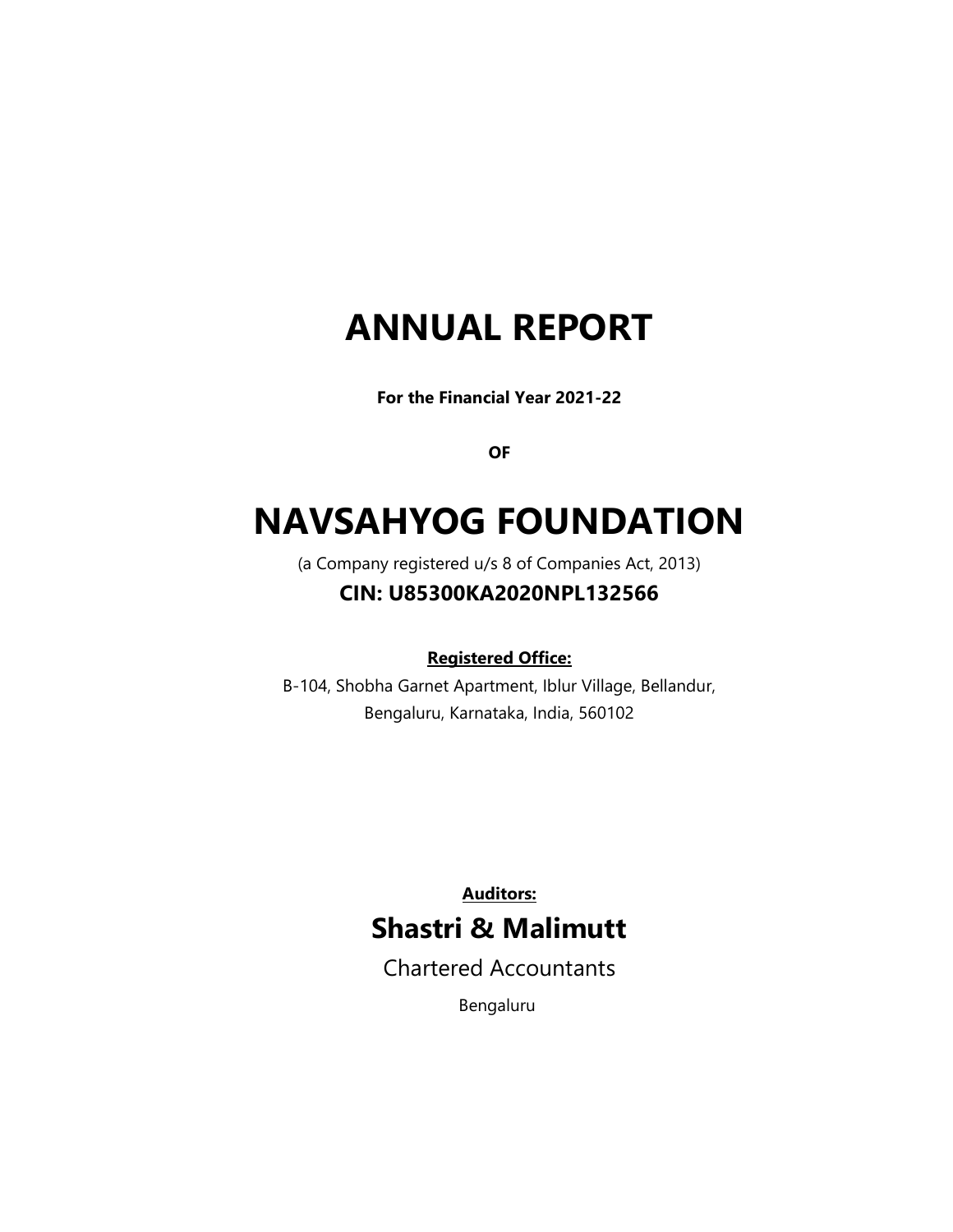# CIN: U85300KA2020NPL132566 NAVSAHYOG FOUNDATION

#### Balance sheet as at 31 March 2022

|                                                   |                                      | As at         | As at         |
|---------------------------------------------------|--------------------------------------|---------------|---------------|
|                                                   | <b>Notes</b>                         | 31 March 2022 | 31 March 2021 |
|                                                   |                                      | Amount in ₹   | Amount in ₹   |
| <b>MEMBERS FUND AND LIABILITY</b>                 |                                      |               |               |
| <b>MEMBERS FUND</b>                               |                                      |               |               |
| Corpus Fund                                       | 3                                    | 62,500        | 50,000        |
| Reserves and surplus                              | $\overline{4}$                       | 57,85,177     | 30,70,511     |
|                                                   |                                      | 58,47,677     | 31,20,511     |
| <b>Non-current liabilities</b>                    |                                      |               |               |
| Other non-current liabilities                     | 5                                    |               |               |
|                                                   |                                      |               |               |
| <b>Current Liabilities</b>                        |                                      |               |               |
| Trade payables                                    | 6                                    |               |               |
| Other current liabilities                         | $\overline{7}$                       | 45,200        | 37,757        |
| Short term loans and advances                     | 8                                    |               |               |
|                                                   |                                      | 45,200        | 37,757        |
|                                                   | <b>Total Capital and Liabilities</b> | 58,92,877     | 31,58,268     |
| <b>ASSETS</b>                                     |                                      |               |               |
| <b>Non-current assets</b>                         |                                      |               |               |
| Property, plant and equipment                     | 9                                    | 3,19,019      | 1,31,649      |
| Deferred tax assets (net)                         | 10                                   |               |               |
| Other non-current assets                          | 11                                   |               |               |
|                                                   |                                      | 3,19,019      | 1,31,649      |
| <b>Current assets</b>                             |                                      |               |               |
| Trade receivables                                 | 12                                   |               |               |
| Cash and cash equivalents                         | 13                                   | 54,90,467     | 29,88,919     |
| Other current assets                              | 14                                   | 83,391        | 37,700        |
|                                                   |                                      | 55,73,858     | 30,26,619     |
|                                                   | <b>Total Assets</b>                  | 58,92,877     | 31,58,268     |
| Significant accounting policies and notes form an |                                      |               |               |
| integral part of financial statements             | $1 - 2$                              |               |               |

As per our report of even date attached

#### for Shastri & Malimutt for NAVSAHYOG FOUNDATION

Chartered Accountants Firm Registration No. 013350S

RAJASHEKHARA SHASTRI PRAVEENA

Digitally signed by RAJASHEKHARA SHASTRI PRAVEENA Date: 2022.04.15 19:12:35 +05'30'

Partner Director Director Director Director Director Director Membership No. 236391 **DIN: 06659187** DIN: 00746391

Paritos h Segal Digitally signed<br>by Paritosh Segal<br>Date: 2022.04.15<br>19:07:07 +05'30'

Praveena R Shastri **Paritosh Segal** Sunil Girdhar GIRDH AR Digitally signed by SUNIL GIRDHAR Date: 2022.04.15 16:49:21 +05'30'

SUNIL

Bengaluru, 15 April 2022 Bengaluru, 15 April 2022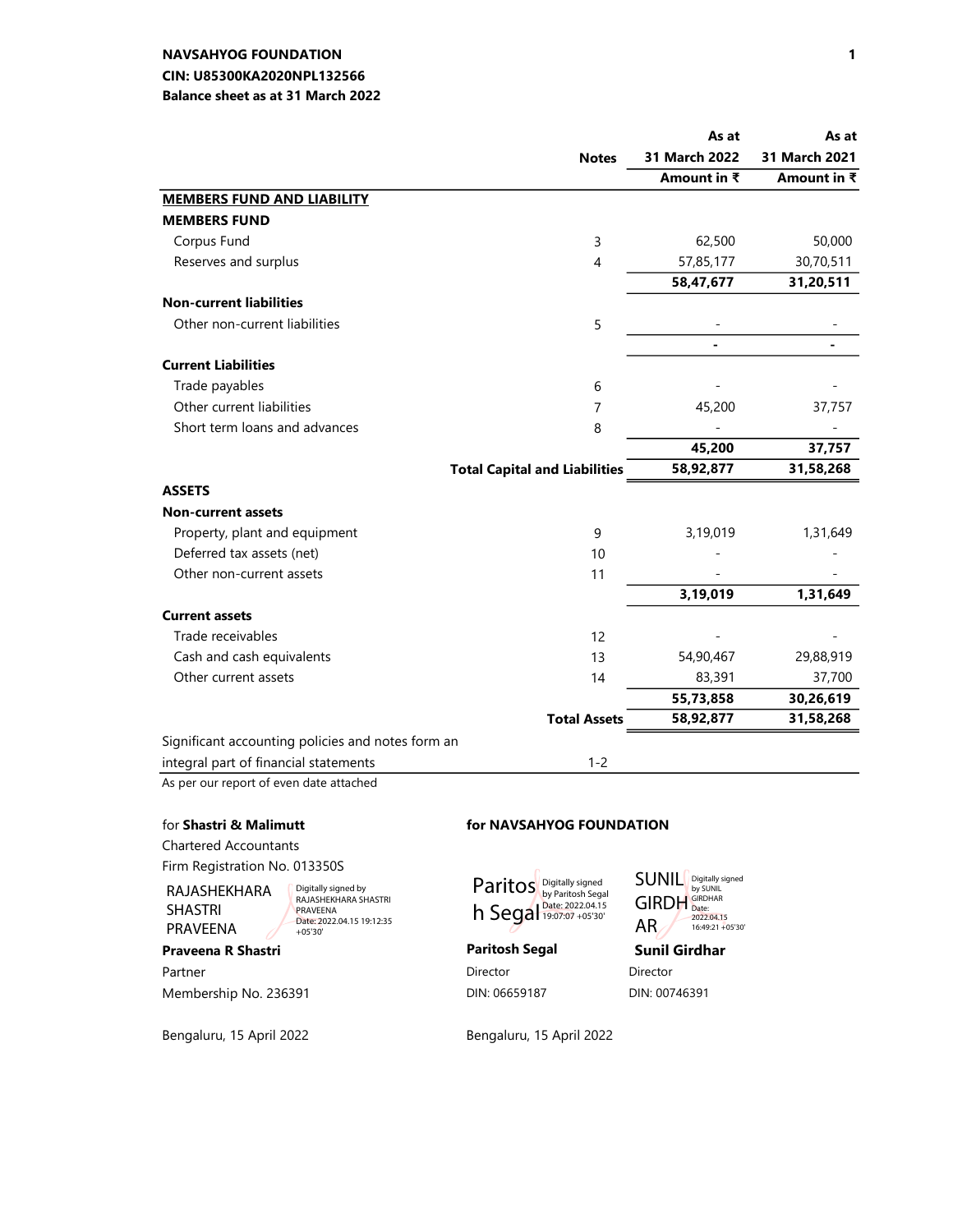### CIN: U85300KA2020NPL132566 NAVSAHYOG FOUNDATION

#### Statement of Income and Expenses for the year ended 31st March 2022

|                                                                        |              | <b>Year ended</b> | Year ended    |
|------------------------------------------------------------------------|--------------|-------------------|---------------|
|                                                                        | <b>Notes</b> | 31 March 2022     | 31 March 2021 |
|                                                                        |              | Amount in ₹       | Amount in ₹   |
| <b>REVENUE</b>                                                         |              |                   |               |
| <b>Donation Receipts</b>                                               | 15           | 81,39,938         | 58,21,007     |
| Other Income                                                           | 16           | 85,419            | 32,629        |
| <b>Total revenue</b>                                                   |              | 82,25,357         | 58,53,636     |
| <b>EXPENSES</b>                                                        |              |                   |               |
| Project Expenses                                                       | 17           | 14,57,740         | 13,20,988     |
| Employee benefits expenses                                             | 18           | 24,82,080         | 8,70,954      |
| Other Expenses                                                         | 19           | 14,61,500         | 5,76,667      |
| <b>Depreciation Expenses</b>                                           | 9            | 1,09,371          | 14,516        |
| <b>Total expenses</b>                                                  |              | 55,10,691         | 27,83,125     |
| Surplus before tax                                                     |              | 27,14,666         | 30,70,511     |
| Tax expense:                                                           |              |                   |               |
| Income Tax                                                             |              |                   |               |
| Deferred tax                                                           |              |                   |               |
|                                                                        |              |                   |               |
| Surplus for the year (Surplus after tax)                               |              | 27,14,666         | 30,70,511     |
| Earning per equity share                                               |              |                   |               |
| (1) Basic                                                              | 20           | 434.35            | 614.10        |
| (2) Diluted                                                            | 20           | 434.35            | 614.10        |
| Significant accounting policies and notes form an integral part of the | $1 - 2$      |                   |               |
| financial statement                                                    |              |                   |               |

As per our report of even date attached

| for Shastri & Malimutt                  |                                                                                                     |                                                      | for NAVSAHYOG FOUNDATION                                                                     |  |  |
|-----------------------------------------|-----------------------------------------------------------------------------------------------------|------------------------------------------------------|----------------------------------------------------------------------------------------------|--|--|
| <b>Chartered Accountants</b>            |                                                                                                     |                                                      |                                                                                              |  |  |
| Firm Registration No. 013350S           |                                                                                                     |                                                      |                                                                                              |  |  |
| RAJASHEKHARA<br><b>SHASTRI PRAVEENA</b> | Digitally signed by<br>RAJASHEKHARA SHASTRI<br><b>PRAVEENA</b><br>Date: 2022.04.15 19:13:00 +05'30' | Paritos Digitally signed<br>h Segal Date: 2022.04.15 | Digitally<br><b>SUNIL</b><br>by SUNI<br><b>GIRDHA</b><br><b>GIRDHAR</b> Date: 20<br>16:49:40 |  |  |
| Praveena R Shastri                      |                                                                                                     | <b>Paritosh Segal</b>                                | <b>Sunil Girdhar</b>                                                                         |  |  |
| Partner                                 |                                                                                                     | Director                                             | Director                                                                                     |  |  |
| Membership No. 236391                   |                                                                                                     | DIN: 06659187                                        | DIN: 00746391                                                                                |  |  |
|                                         |                                                                                                     |                                                      |                                                                                              |  |  |

Bengaluru, 15 April 2022 Bengaluru, 15 April 2022

Digitally signed by SUNIL GIRDHAR Date: 2022.04.15 16:49:40 +05'30'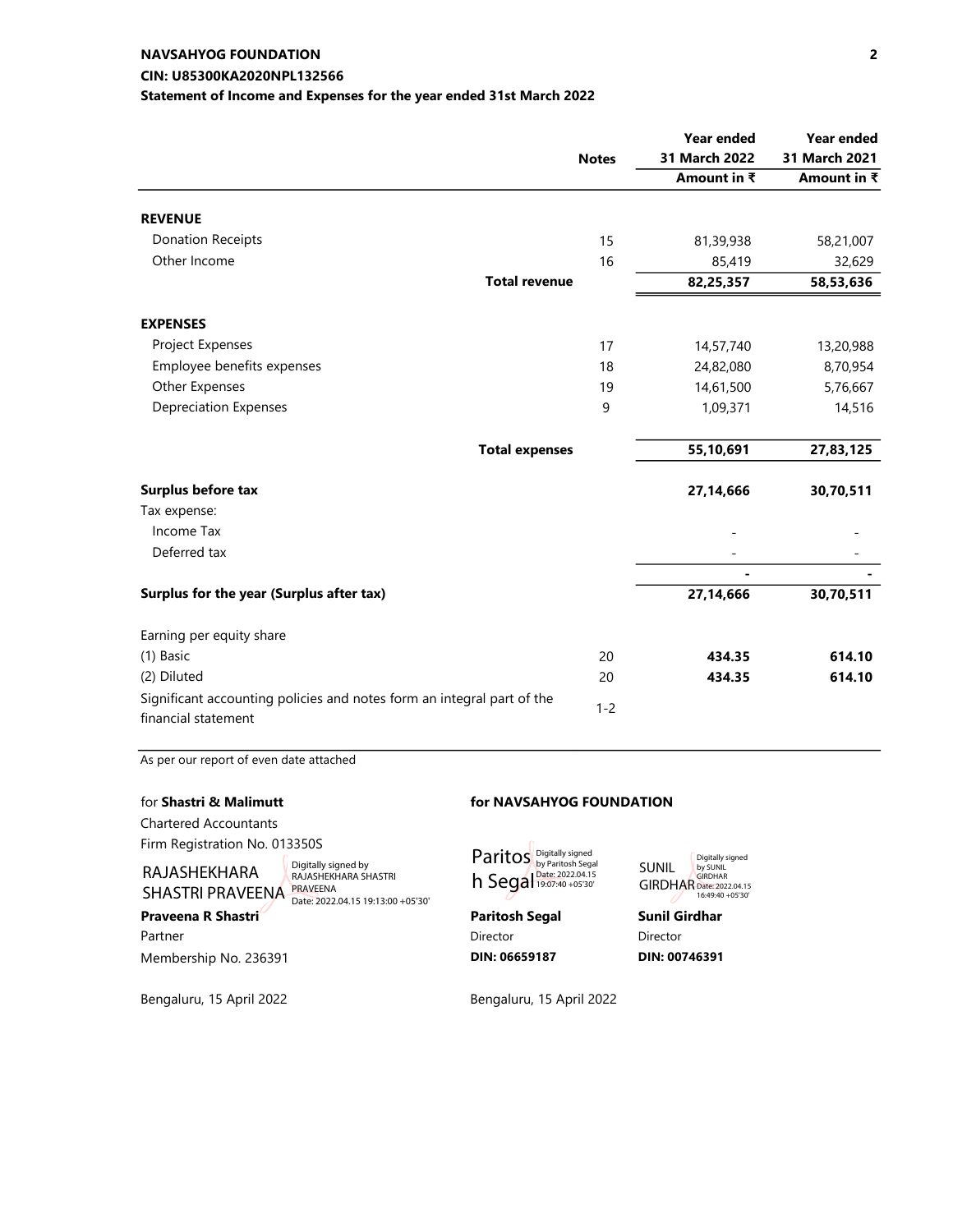#### CIN: U85300KA2020NPL132566

Cash flow statement for the year ended 31 March 2022

|                                                                  | <b>Year ended</b> | <b>Year ended</b> |
|------------------------------------------------------------------|-------------------|-------------------|
|                                                                  | 31 March 2022     | 31 March 2021     |
|                                                                  | Amount in ₹       | Amount in ₹       |
| <b>CASH FLOW FROM OPERATING ACTIVITIES:</b>                      |                   |                   |
| Surplus before tax                                               | 27,14,666         | 30,70,511         |
| Adjustments to reconcile surplus before tax to cash generated by |                   |                   |
| Depreciation and amortization                                    | 1,09,371          | 14,516            |
| Income tax expense                                               |                   |                   |
| Operating cash flow before movements in working capital          | 28,24,037         | 30,85,027         |
| Increase/(Decrease) in long term provisions                      |                   |                   |
| Increase/(Decrease) in trade payables                            |                   |                   |
| Increase/(Decrease) in other current liabilities                 | 7,443             | 37,757            |
| Increase/(Decrease) in short term loans and advances             |                   |                   |
| Decrease/(Increase) in trade receivables                         |                   |                   |
| Decrease/(Increase) in long term loans and advances              |                   |                   |
| Decrease/(Increase) in other current assets                      | (45,691)          | (37,700)          |
| NET CASH GENERATED FROM OPERATING ACTIVITIES                     | 27,85,789         | 30,85,084         |
| <b>CASH FLOW FROM INVESTING ACTIVITIES:</b>                      |                   |                   |
| Payment towards capital expenditure                              | (2,96,740)        | (1,46,165)        |
| <b>Investment Received</b>                                       | 12,500            | 50,000            |
| NET CASH USED IN INVESTING ACTIVITIES                            | (2, 84, 240)      | (96, 165)         |
| <b>CASH FLOWS FROM FINANCING ACTIVITIES:</b>                     |                   |                   |
| Net increase in cash and cash equivalents                        | 25,01,549         | 29,88,919         |
| Cash and cash equivalents at the beginning of the year           | 29,88,919         |                   |
| Cash and cash equivalents at the end of the year                 | 54,90,468         | 29,88,919         |

The accompanying notes form an integral part of the financial statements As per our report of even date attached

Chartered Accountants Firm Registration No. 013350S

# RAJASHEKHARA SHASTRI PRAVEENA PRAVEENA

Digitally signed by RAJASHEKHARA SHASTRI Date: 2022.04.15 19:13:19 +05'30'

# Praveena R Shastri **Praveena R Shastri** Paritosh Segal Paritosh Segal Sunil Girdhar Partner Director Director Director Director Director Director Director Director Director Director Director Director Membership No. 236391 **DIN: 06659187** DIN: 06659187 DIN: 00746391

Bengaluru, 15 April 2022 **Bengaluru, 15 April 2022** 

#### for Shastri & Malimutt for NAVSAHYOG FOUNDATION



SUNIL GIRDHA<sup>GIRDHAR</sup> R Digitally signed by SUNIL 2022.04.15 16:49:53 +05'30'

3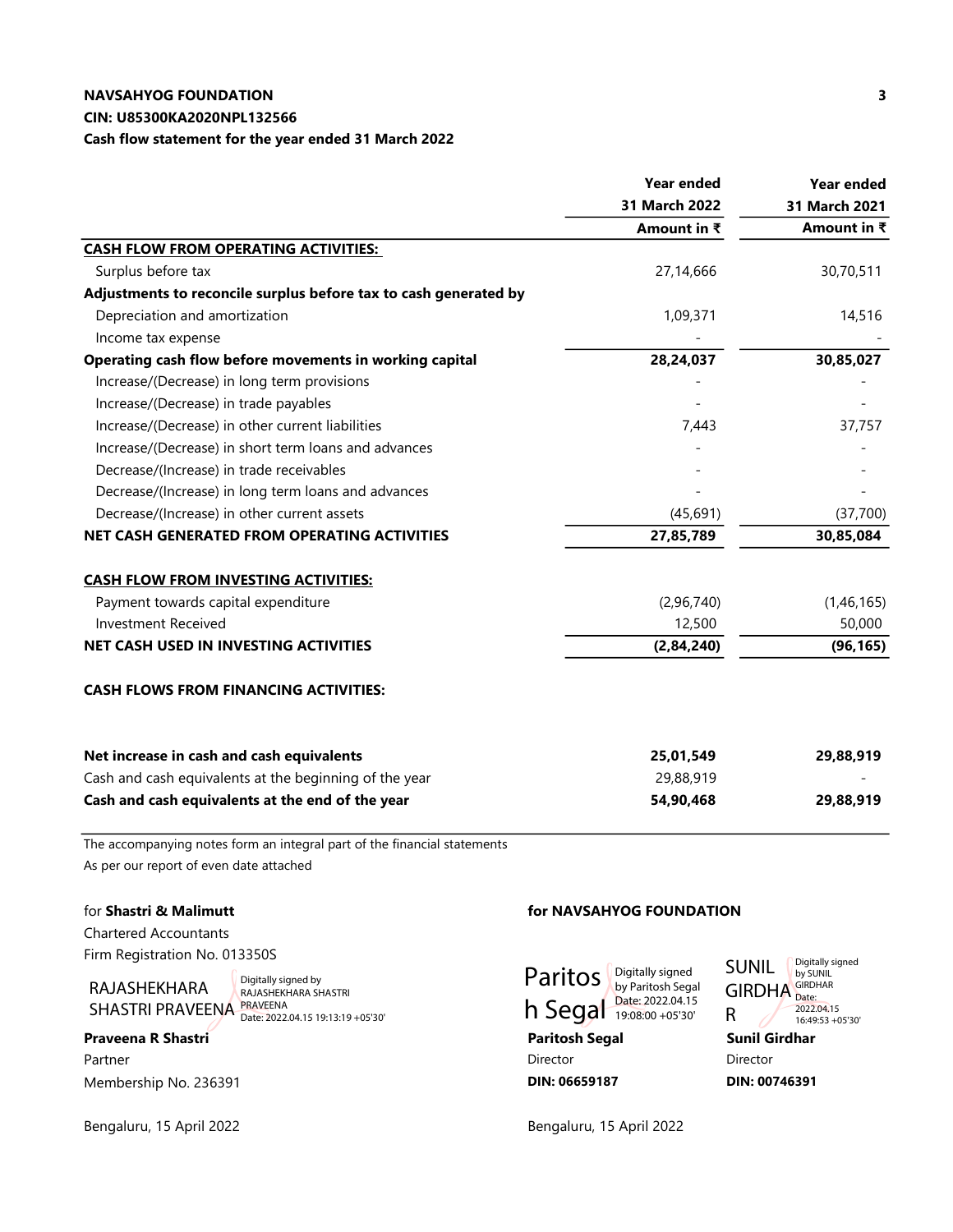# NAVSAHYOG FOUNDATION Notes forming part of the financial statements for the year ended 31 March 2022

#### 1 Background

NavSahyog Foundation was incorporated on 12 February 2020. NavSahyog Foundation develops life skills and creativity in village children in the age group of 5 -14 years (their most impressionable age). It does this through sports, storytelling, emotional intelligence, experiential learning and creative activities. These activities are done on a daily basis, in each of the villages it works in. Currently NavSahyog Foundation is present in 169 villages across 10 clusters in Tamil Nadu & Karnataka, addressing 5000+ children.

The initiative of developing life skills and creativity in village children was started in 2017 with 12 villages in Denkanikottai Taluk of Tamil Nadu. Initially the initiative was carried out under the aegis of Sahyog Foundation - a Trust, registered in Bangalore, which was set up by a common acquaintance Mr Anish Kumar. This was done with the clear understanding that once the processes are stabilized, insights gained & the initiative is ready to scale, a new entity will be established and the entire initiative will be transitioned to it. After 2.5 years of operation when the initiative scaled from 12 villages to 21 across Tamil Nadu & Karnataka, NavSahyog Foundation , a not-for-profit, section 8 company was set up on February 12, 2020. Accordingly the entire initiative, together with all employees, villages and beneficiaries have been transitioned to NavSahyog Foundation. Since then the initiative has scaled from 21 villages to 45 villages in 2020-21 and to 169 villages in 2021-22 across Tamil Nadu & Karnataka.

#### 2 Summary of significant accounting policies

#### 2.01 Basis of preparation of financial statements

The financial statements of NavSahyog Foundation ('the Company') have been prepared and presented under the historical cost convention on the accrual basis of accounting, unless stated otherwise and comply in all material aspects with the Accounting Standards ('AS') notified under section 133 of the Companies Act, 2013, read together with rule 7 of the Companies (Accounts) Rules, 2014 and other accounting principles generally accepted in India. The accounting policies adopted in the preparation of the financial statements are consistent with those of the previous year.

#### 2.02 Use of estimates

The preparation of financial statements in conformity with general accepted accounting principles requires management to make estimates and assumptions that affect the reported amounts of assets and liabilities and disclosure of contingent liabilities at the date of the financial statements and the results of operations during the reporting period end. Although these estimates are based upon management's best knowledge of current events and actions, actual results could differ from these estimates. Any revision to accounting estimates is recognized prospectively in current and future years.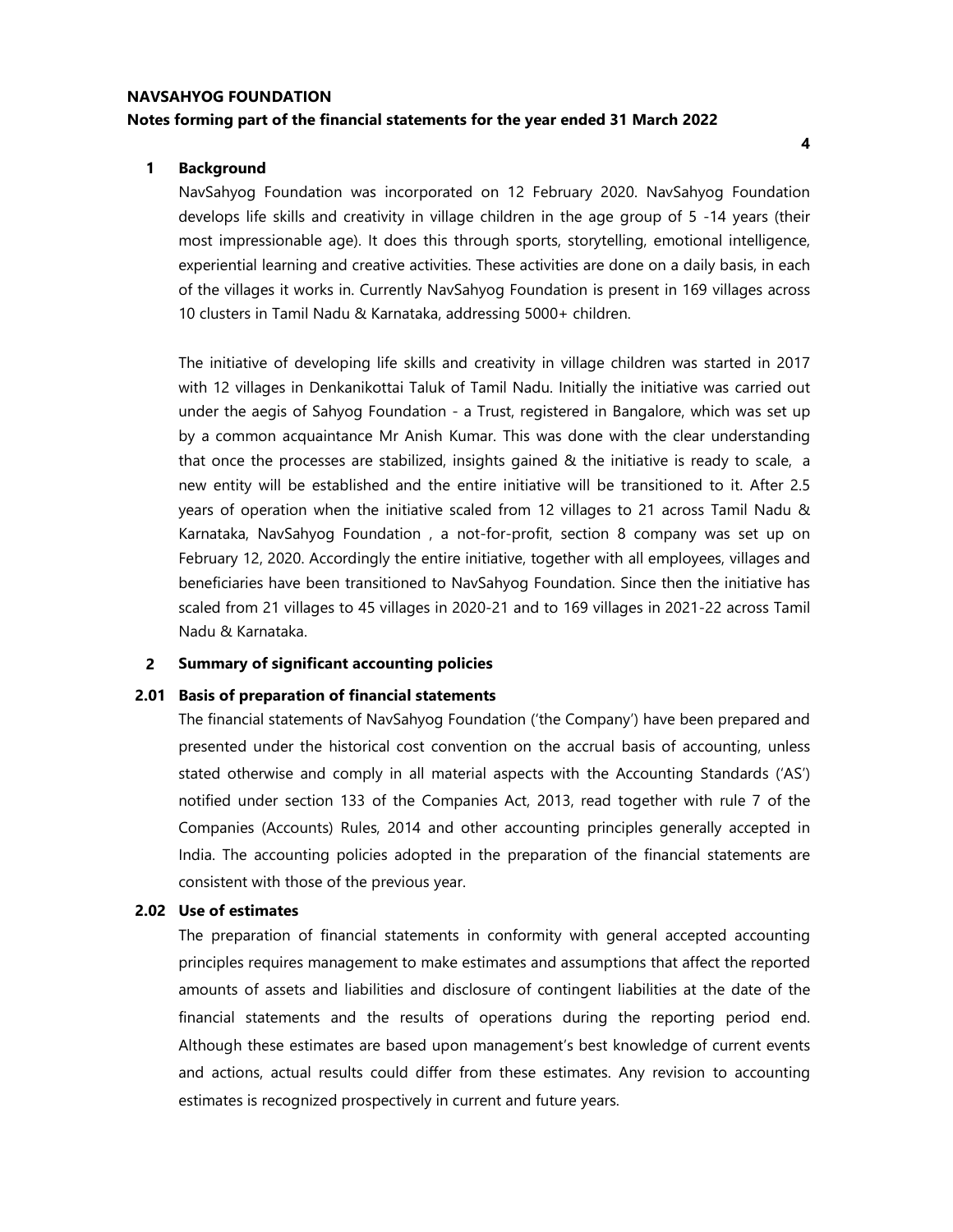#### Notes forming part of the financial statements for the year ended 31 March 2022

#### 2.03 Tangible and intangible fixed assets 5

All fixed assets are stated at cost less accumulated depreciation. Cost includes purchase price and all other attributable costs of bringing the assets to working condition for intended use.

#### 2.04 Depreciation and amortization

Depreciation is provided on the Written-down Value (WDV) over the estimated useful lives of the assets considering the nature, estimated usage, operating conditions, past history of replacement, anticipated technological changes, manufacturer's warranties and maintenance support.

#### Estimated useful lives of assets are as follows :

| <b>Type of Asset</b> | <b>Estimated useful life</b> |
|----------------------|------------------------------|
| Ø Office Equipment's | 5 Years                      |

#### 2.05 Impairment

The carrying amounts of assets are reviewed at each balance sheet date if there is any indication of impairment based on internal/external factors. An impairment loss is recognized wherever the carrying amount of an asset exceeds its recoverable amount. The recoverable amount is the greater of the asset's net selling price and value in use. In assessing value in use, the Company measures its 'value in use' on the basis of undiscounted cash flows of next five years projections estimated based on current prices. After impairment, depreciation is provided on the revised carrying amount of the asset over its remaining useful life.

#### 2.06 Revenue recognition

Revenue is recognized to the extent that it is probable that any future economic benefit a will flow to the company, and the amount of revenue can be measured with reliability. In addition, the following criteria must be met before revenue is recognized

(i) Donation in Cash/Bank under section 80G of Income Tax Act, 1961 & Voluntary Contribution received during the year are accounted on the date of receipt. All donations received during the year are towards the Objectives of the Company as specified in MOA

#### 2.07 Employee benefits

#### Short term benefits:

All short term employee benefits such as salaries, bonus, medical benefits which fall due within 12 months of the period in which the employee renders the related services which entitle to avail such benefits and non-accumulating compensated absences are recognized on an undiscounted basis and charged to the Income and Expenses account.

#### 2.08 Earnings per share

The Company reports basic and diluted earnings per share in accordance with AS 20 on "Earnings per Share". Basic earnings per share are computed by dividing the net surplus or deficit for the year by the weighted average number of equity shares outstanding during the year.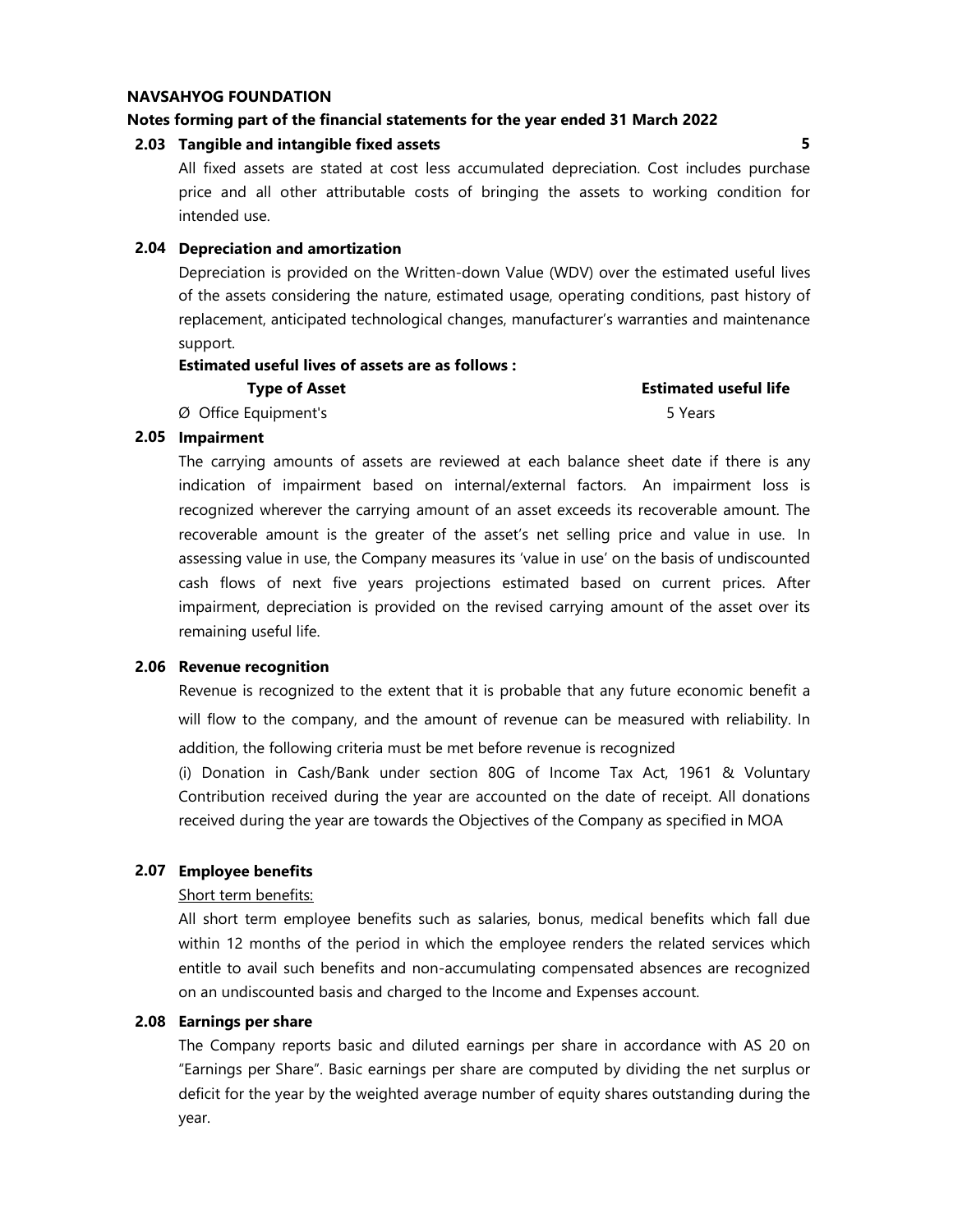#### Notes forming part of the financial statements for the year ended 31 March 2022

#### 2.09 Taxes on income 6

The accounting treatment for income tax in respect of the Company's income is based on

the Accounting Standard 22 on "Accounting for Taxes on Income" as notified by the

Since the company is registered u/s 12A(a)of the Income Tax Act, 1961, Company's income Companies (Accounting Standard) Rule 2006 wherever Company's income is taxable

is exempted from tax under section 11 to 13 of Income Tax Act, 1961. Hence No Provision has been made on accounts for Income Tax and Deferred tax. The Company has not received any such Income which is taxable during the year.

#### 2.1 Foreign currency transactions

#### Initial recognition

Foreign currency transactions are recorded in the reporting currency, by applying the exchange rate between the reporting currency and the foreign currency at the date of the transaction/Invoice.

Conversion

Foreign currency monetary items are retranslated using the exchange rate prevailing at the reporting date. Non-monetary items which are carried in terms of historical cost denominated in a foreign currency are reported using the exchange rate at the date of the transaction. Non-monetary items which are carried at fair value or other similar valuation denominated in a foreign currency are translated using the exchange rates at the date when such values were determined.

#### Exchange differences

The differences in translation of monetary assets and liabilities and realized gains and losses on foreign exchange transactions other than those related to fixed assets are recognized in the statement of Income and Expenses.

#### 2.11 Provisions and contingencies

A provision is recognized when the Company has a present obligation as a result of past events and it is probable that an outflow of resources will be required to settle the obligation in respect of which a reliable estimate can be made are not discounted to their present value and are determined based on the best estimate required to settle the obligation at the Balance Sheet date. These are reviewed at each Balance Sheet date and adjusted to reflect the current best estimates. A contingent liability is disclosed when there are possible or present obligations that may, but probably will not, require an outflow of resources, the outcome of which cannot be ascertained with reasonable certainty, unless the possibility of such outflow is remote.

#### 2.12 Dues to micro, small and medium enterprises

As per information available with the company, the sundry creditors do not include any amount due to Micro, Small and Medium Enterprises registered under "The Micro, Small and Medium Enterprises Development Act as at 31 March 2022.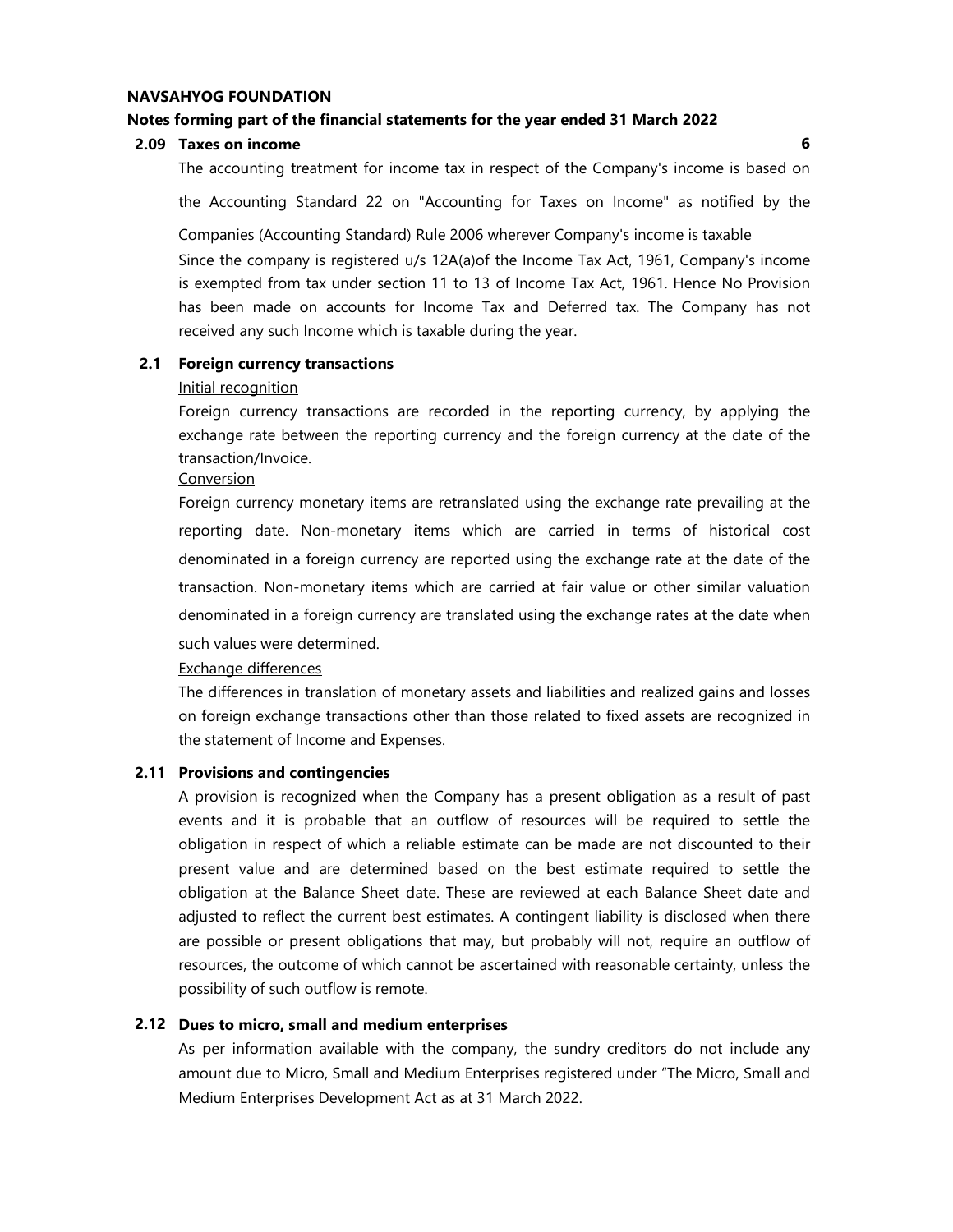# Notes forming part of the financial Statements for the year ending 31st March, 2022

### NOTE 3.A

| <b>Share Capital</b>                      | <b>As at 31 March 2022</b> |          | <b>As at 31 March 2021</b> |          |  |
|-------------------------------------------|----------------------------|----------|----------------------------|----------|--|
|                                           | <b>Number</b>              | ₹        | <b>Number</b>              | ₹        |  |
|                                           |                            |          |                            |          |  |
| Authorized                                |                            |          |                            |          |  |
| Equity Shares of Rs. 10/-each             | 10,000                     | 1,00,000 | 10,000                     | 1,00,000 |  |
| <b>Issued</b>                             |                            |          |                            |          |  |
| Equity Shares of Rs. 10/- each            | 6,250                      | 62,500   | 5,000                      | 50,000   |  |
| <b>Subscribed &amp; Paid up</b>           |                            |          |                            |          |  |
| Equity Shares of Rs. 10/- each fully paid | 6,250                      | 62,500   | 5,000                      | 50,000   |  |
| <b>Total</b>                              | 6,250                      | 62,500   | 5,000                      | 50,000   |  |

The Company has only one class of equity shares having a par value of Rs. 10 per share. Each equity share is entitled to one vote per share. The dividend, if any, proposed by the Board of Directors is subject to the approval of the shareholders in the ensuing Annual General Meeting shall be payable in Indian rupees. In the event of liquidation of the Company, the shareholders will be entitled to receive remaining assets of the Company, after distribution of all preferential amounts. The distribution will be in proportion to the number of equity shares held by the shareholders.

The Company has not issued any bonus shares nor has there been any buy back of shares during five years immediately preceding 31 March 2022. Further, the Company has not issued any shares without payment being received in cash.

| <b>Name</b>    | <b>As at 31 March 2022</b> |        | As at 31 March 2021 |        |  |
|----------------|----------------------------|--------|---------------------|--------|--|
|                | No. Of Shares              | % Held | No. Of Shares       | % Held |  |
| Aparna K P     | 1,250                      | 20%    | 1,250               | 25%    |  |
| Paritosh Segal | 1,250                      | 20%    | 1,250               | 25%    |  |
| Shekhar Nayudu | 1,250                      | 20%    | 1,250               | 25%    |  |
| Sunil Girdhar  | 1,250                      | 20%    | 1,250               | 25%    |  |
| Mary Dolly     | 1,250                      | 20%    | -                   |        |  |

### NOTE 3.B. Details of Equity Share Holders Holding more than 5% of Shares

#### NOTE 3.C.Reconcilation

| <b>Particulars</b>                         | <b>As at 31 March 2022</b> |        |                          | As at 31 March 2021 |  |
|--------------------------------------------|----------------------------|--------|--------------------------|---------------------|--|
|                                            | <b>Number</b>              |        | <b>Number</b>            |                     |  |
| <b>Equity Shares</b>                       |                            |        |                          |                     |  |
| Shares outstanding at the beginning of the |                            |        |                          |                     |  |
| <b>Vear</b>                                | 5,000                      | 50,000 | $\overline{\phantom{0}}$ |                     |  |
| Shares Issued during the year              | 1,250                      | 12,500 | 5,000                    | 50,000              |  |
| Shares bought back during the year         |                            |        |                          |                     |  |
| Shares outstanding at the end of the year  | 6,250                      | 62,500 | 5,000                    | 50,000              |  |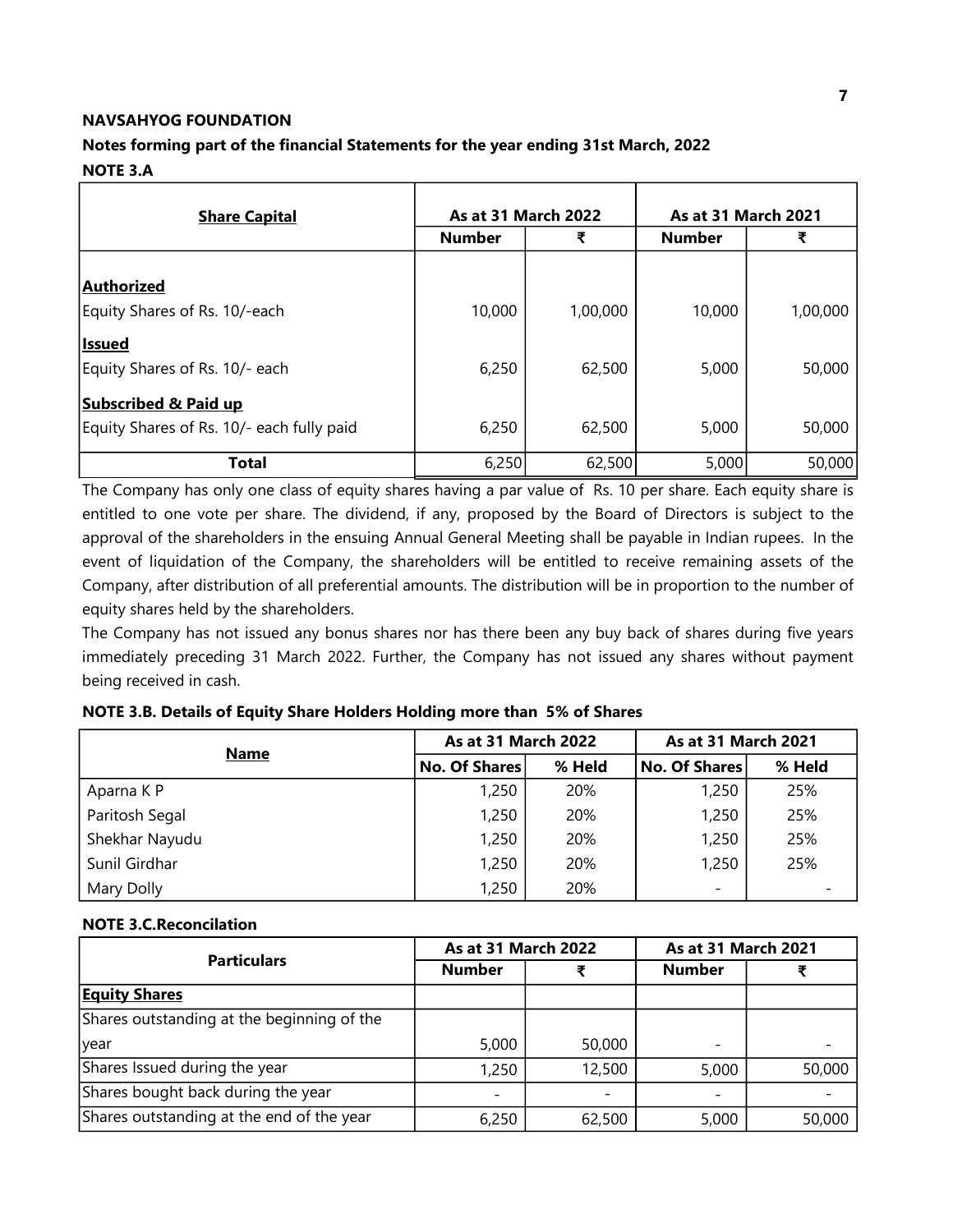### CIN: U85300KA2020NPL132566

# Notes to financial statements for the year ended 31 March 2022

|    |                                                       |              | As at                    | As at         |
|----|-------------------------------------------------------|--------------|--------------------------|---------------|
|    |                                                       |              | 31 March 2022            | 31 March 2021 |
|    |                                                       |              | Amount in ₹              | Amount in ₹   |
|    |                                                       |              |                          | 8             |
|    | 4 Reserves and surplus                                |              |                          |               |
|    | Surplus in the statement of Income and Expenses       |              |                          |               |
|    | Opening balance                                       |              | 30,70,511                |               |
|    | Add: surplus for the year                             |              | 27,14,666                | 30,70,511     |
|    |                                                       |              | 57,85,177                | 30,70,511     |
|    | Less: Transfers                                       |              |                          |               |
|    | <b>Total reserves and surplus</b>                     |              | 57,85,177                | 30,70,511     |
| 5. | <b>Other non-current liabilities</b>                  |              |                          |               |
|    | Other non-current liabilities                         |              |                          |               |
|    |                                                       | <b>Total</b> | $\overline{\phantom{0}}$ |               |
|    |                                                       |              |                          |               |
| 6  | <b>Trade payables</b>                                 |              |                          |               |
|    | Total outstanding dues to micro enterprises and small |              |                          |               |
|    | enterprises                                           |              |                          |               |
|    | Total outstanding dues of creditors other than micro  |              |                          |               |
|    | enterprises and small enterprises                     |              |                          |               |
|    |                                                       | <b>Total</b> |                          |               |
|    |                                                       |              |                          |               |
| 7  | <b>Other current liabilities</b>                      |              |                          |               |
|    | Reimbursement Payable                                 |              |                          | 2,757         |
|    | Audit Fee Payable                                     |              | 16,000                   | 29,500        |
|    | Other Payable                                         |              | 29,200                   | 5,500         |
|    |                                                       | <b>Total</b> | 45,200                   | 37,757        |
|    |                                                       |              |                          |               |
| 8  | Short term loans and advances                         |              |                          |               |
|    | Advance received                                      |              |                          |               |
|    |                                                       | <b>Total</b> |                          |               |
|    | 10 Deferred tax assets, net                           |              |                          |               |
|    | -Employee benefits and others                         |              |                          |               |
|    | -Property, plant and equipment                        |              |                          |               |
|    |                                                       | <b>Total</b> |                          |               |
|    |                                                       |              |                          |               |
|    |                                                       |              |                          |               |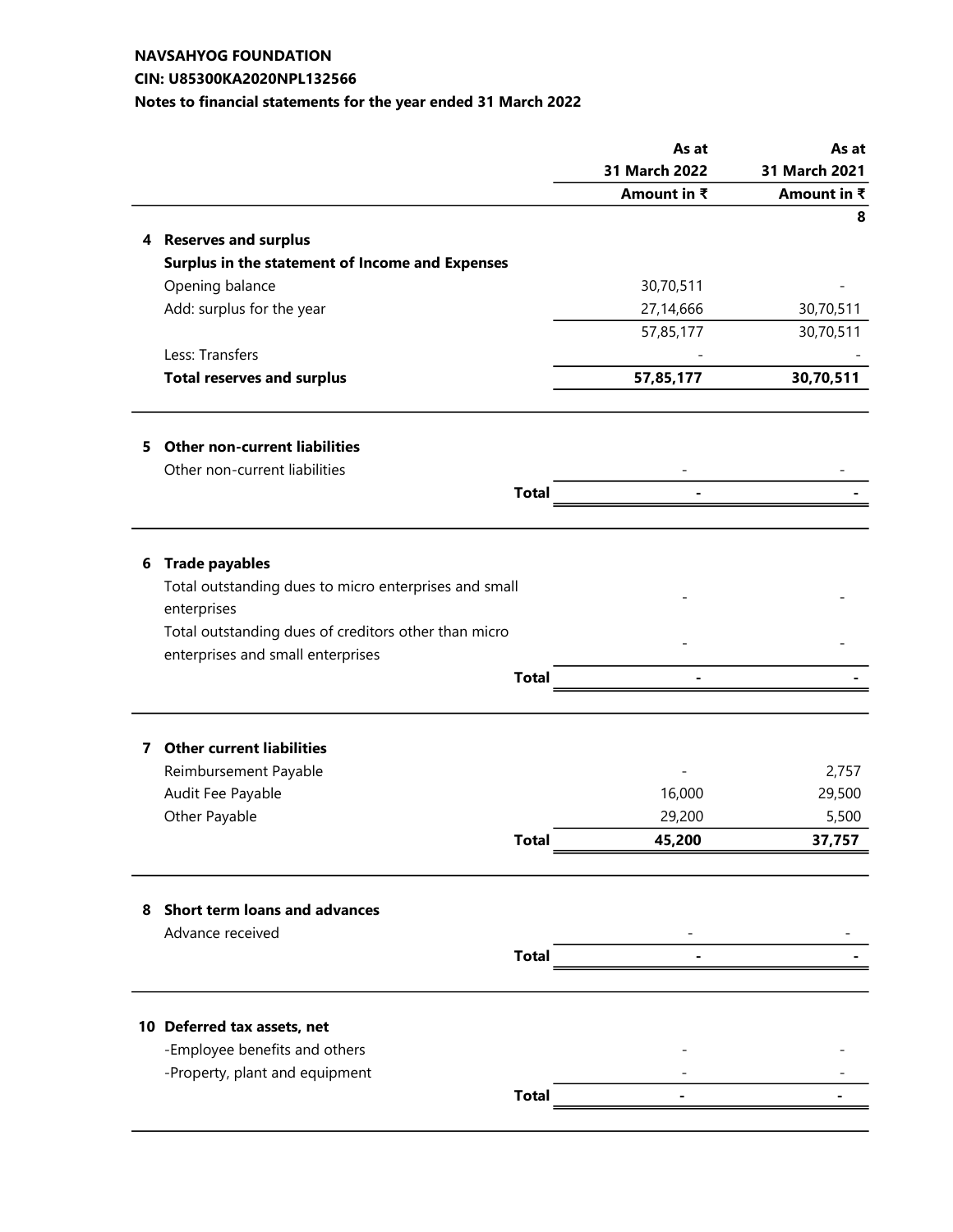#### CIN: U85300KA2020NPL132566

# Notes to financial statements for the year ended 31 March 2022

|                                                                                   |              | As at                  | As at                  |
|-----------------------------------------------------------------------------------|--------------|------------------------|------------------------|
|                                                                                   |              | 31 March 2022          | 31 March 2021          |
|                                                                                   |              | Amount in ₹            | Amount in ₹            |
|                                                                                   |              |                        | 9                      |
| 11 Other non-current assets                                                       |              |                        |                        |
| Security deposits                                                                 |              |                        |                        |
|                                                                                   | <b>Total</b> |                        |                        |
| 12 Trade receivables                                                              |              |                        |                        |
| Exceeding six months from the date they are due for payment                       |              |                        |                        |
| Unsecured, considered good                                                        |              |                        |                        |
|                                                                                   | <b>Total</b> |                        |                        |
|                                                                                   |              |                        |                        |
| 13 Cash and cash equivalents<br><b>Balances with banks</b><br>In current accounts |              | 25,88,285<br>29,02,182 | 11,60,765<br>18,28,154 |
| In deposit accounts                                                               |              | 54,90,467              | 29,88,919              |
| Cash on hand                                                                      |              |                        |                        |
|                                                                                   | <b>Total</b> | 54,90,467              | 29,88,919              |
|                                                                                   |              |                        |                        |
| 14 Other current assets                                                           |              |                        |                        |
| Balance with statutory authorities<br>Loans and Advances                          |              | 11,391<br>72,000       | 10,500<br>27,200       |

(This space has been left blank intentionally)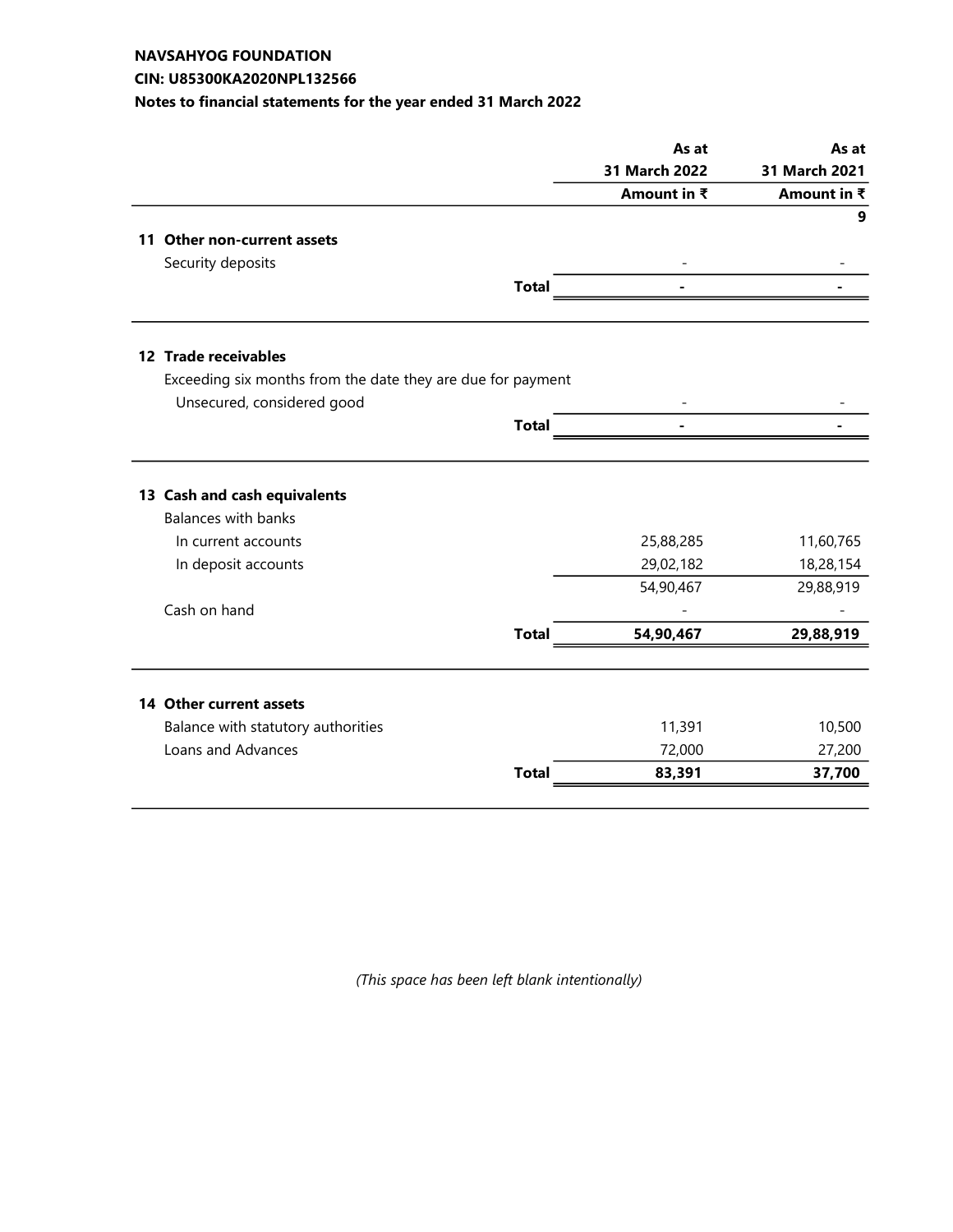CIN: U85300KA2020NPL132566

#### Notes to financial statements for the year ended 31 March 2022

#### 9 (Amount in ₹) (Amount in ₹) Property, plant and equipment

|         |                      |        | <b>GROSS BLOCK</b>  |                  |         | <b>DEPRECIATION BLOCK</b> |                   |          |       | <b>NET BLOCK</b> |               |               |
|---------|----------------------|--------|---------------------|------------------|---------|---------------------------|-------------------|----------|-------|------------------|---------------|---------------|
| Sr. No. | <b>Particulars</b>   | %      | As on               | <b>Additions</b> | Del's i | As on                     | As on             | For the  | Del's | As on            | As on         | As on         |
|         |                      |        | <b>1 April 2021</b> |                  |         | 31 March 2022             | <b>April 2021</b> | vear     |       | 31 March 2022    | 31 March 2022 | 31 March 2021 |
|         | Office Equipment's   | 45.07% | 1,46,165            | 2,96,740         |         | 4,42,905                  | 14,516            | 1,09,371 |       | 1,23,886         | 3,19,019      | 1,31,649      |
|         | <b>TOTAL</b>         |        | I,46,165            | 2,96,740         |         | 4,42,905                  | 14,516            | 1,09,371 |       | 1,23,886         | 3,19,019      | 1,31,649      |
|         | <b>Previous Year</b> |        |                     | ,46,165          |         | .46,165                   |                   | 14,516   |       | 14.516           | 1,31,649      |               |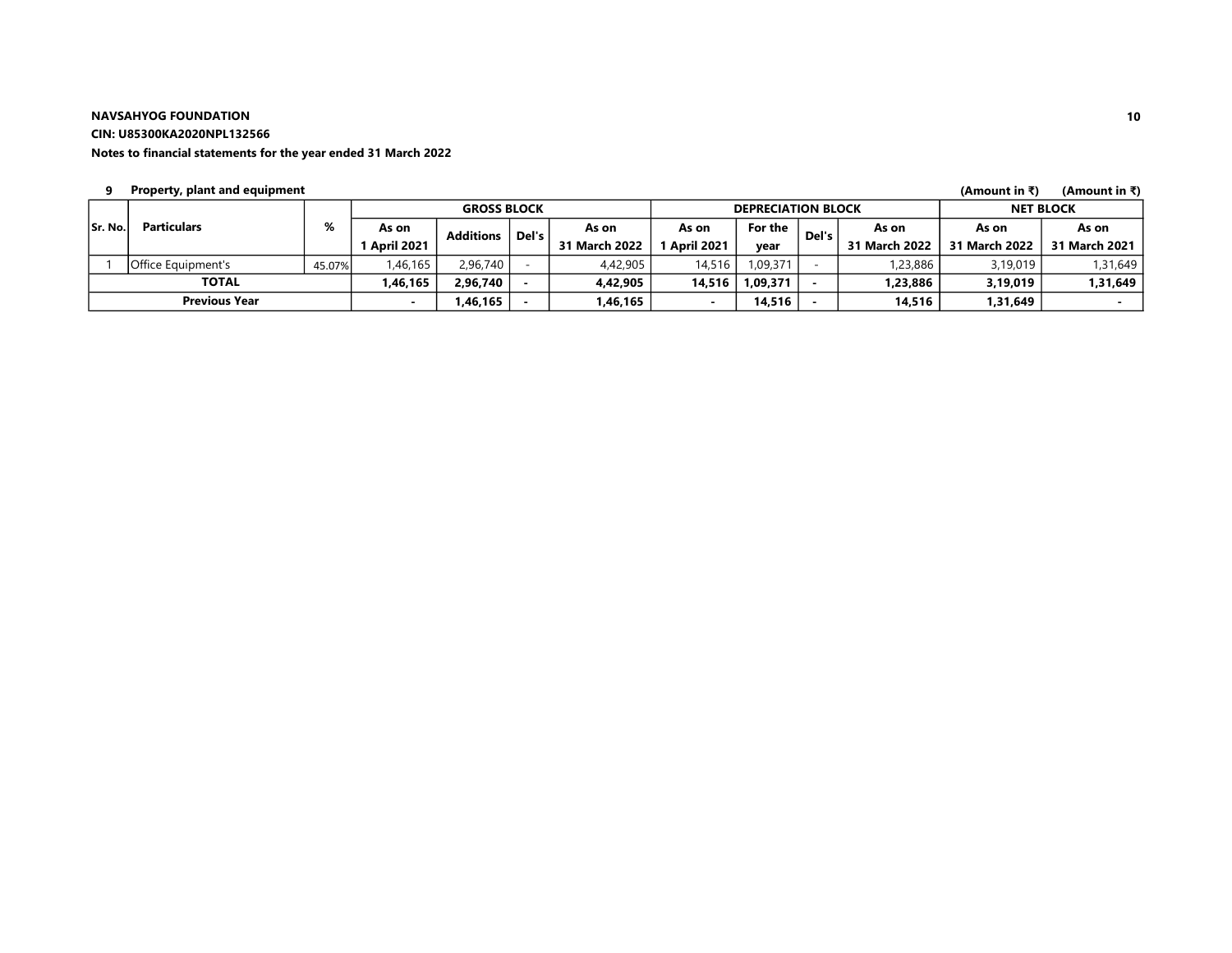# NAVSAHYOG FOUNDATION CIN: U85300KA2020NPL132566

# Notes to financial statements for the year ended 31 March 2022

|                                              |              | <b>Year ended</b> | <b>Year ended</b> |
|----------------------------------------------|--------------|-------------------|-------------------|
|                                              |              | 31 March 2022     | 31 March 2021     |
|                                              |              | Amount in ₹       | Amount in ₹       |
|                                              |              |                   | 11                |
| <b>15 Donation Receipts</b>                  |              |                   |                   |
| Donor Program                                |              | 80,69,738         | 49,21,804         |
| Donor Project - BON                          |              | 70,200            | 25,000            |
| Donor Project - Covid                        |              |                   | 6,36,203          |
| Donor Project - Sports                       |              |                   | 2,38,000          |
|                                              | <b>Total</b> | 81,39,938         | 58,21,007         |
|                                              |              |                   |                   |
| <b>16 Other Income</b>                       |              |                   |                   |
| Interest on Bank FD                          |              | 85,419            | 32,629            |
|                                              | <b>Total</b> | 85,419            | 32,629            |
|                                              |              |                   |                   |
| <b>17 Project Expenses</b>                   |              |                   |                   |
| A. Project - Covid 19                        |              |                   |                   |
| 1. Provisions Purchase Expenses              |              |                   | 5,88,670          |
| 2. Consumables                               |              |                   | 20,413            |
| 3. Travel (Incl, Food, Stay, Transportation) |              |                   | 18,275            |
| 4. Misc. Expenses                            |              |                   | 5,300             |
|                                              | <b>Total</b> |                   | 6,32,658          |
| <b>B. Other Project Expenses</b>             |              |                   |                   |
| 1. Consumables                               |              | 9,08,025          | 5,33,992          |
| 2. Travel (Incl, Food, Stay, Transportation) |              | 2,97,998          | 89,822            |
| 3. Marketing Expenses                        |              | 30,299            | 10,031            |
| 4. Training Expenses                         |              | 1,08,928          | 9,438             |
| 5. Misc. Expenses                            |              | 1,12,490          | 45,047            |
|                                              | <b>Total</b> | 14,57,740         | 6,88,330          |
| <b>Total Project Expenses</b>                |              | 14,57,740         | 13,20,988         |
|                                              |              |                   |                   |
|                                              |              |                   |                   |
| 18 Employee benefit expenses                 |              |                   |                   |
| Salaries & Remuneration                      |              | 22,10,229         | 7,27,528          |
| Incentives                                   |              | 2,63,452          | 1,40,426          |
| Professional Tax                             |              | 8,400             | 3,000             |
|                                              | <b>Total</b> | 24,82,081         | 8,70,954          |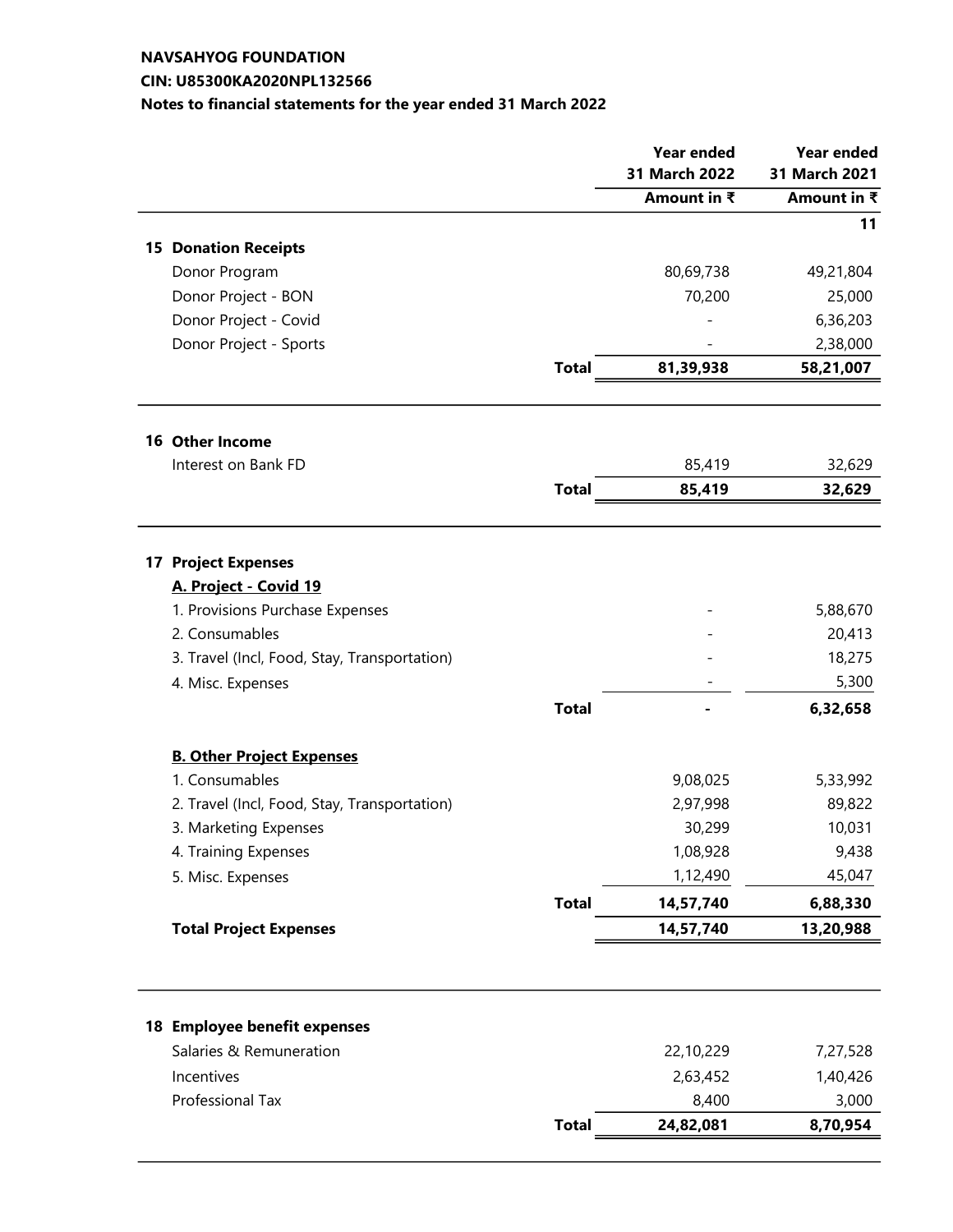# NAVSAHYOG FOUNDATION CIN: U85300KA2020NPL132566

| Notes to financial statements for the year ended 31 March 2022 |
|----------------------------------------------------------------|
|----------------------------------------------------------------|

|                                                        | <b>Year ended</b><br>31 March 2022<br>Amount in $\overline{\mathbf{z}}$ | <b>Year ended</b><br>31 March 2021<br>Amount in $\overline{\overline{\overline{\overline{}}}}$ |
|--------------------------------------------------------|-------------------------------------------------------------------------|------------------------------------------------------------------------------------------------|
|                                                        |                                                                         |                                                                                                |
|                                                        |                                                                         |                                                                                                |
|                                                        |                                                                         | 12                                                                                             |
| <b>19 Other Expenses</b>                               |                                                                         |                                                                                                |
| Accounting and Audit Fee                               | 40,000                                                                  | 29,500                                                                                         |
| Consultants - VC pay-outs                              | 14,19,000                                                               | 4,71,194                                                                                       |
| Company Professional Tax                               | 2,500                                                                   | 2,500                                                                                          |
| <b>Incorporation Expenses</b>                          |                                                                         | 57,601                                                                                         |
| Printing and Stationery                                |                                                                         | 15,872                                                                                         |
| <b>Total</b>                                           | 14,61,500                                                               | 5,76,667                                                                                       |
|                                                        |                                                                         |                                                                                                |
|                                                        |                                                                         |                                                                                                |
| 20 Earnings Per share                                  |                                                                         |                                                                                                |
| surplus for the Year (A)                               | 27,14,666                                                               | 30,70,511                                                                                      |
|                                                        |                                                                         |                                                                                                |
| Weighted average number of Equity shares outstanding   | 6,250                                                                   | 5,000                                                                                          |
| Basic Earnings Per Share (Face Value of Rs 10/- Per    |                                                                         |                                                                                                |
| share) (B)                                             |                                                                         |                                                                                                |
| Weighted average number of Equity shares outstanding   | 6,250                                                                   | 5,000                                                                                          |
| (Including dilutive)                                   |                                                                         |                                                                                                |
| Dilutive Earnings Per Share (Face Value of Rs 10/- Per |                                                                         |                                                                                                |
| share) $(C)$                                           |                                                                         |                                                                                                |
| <b>Basic Earning Per Share (A/B)</b>                   | 434.35                                                                  | 614.10                                                                                         |
| <b>Dilutive Earnings Per Share (A/C)</b>               | 434.35                                                                  | 614.10                                                                                         |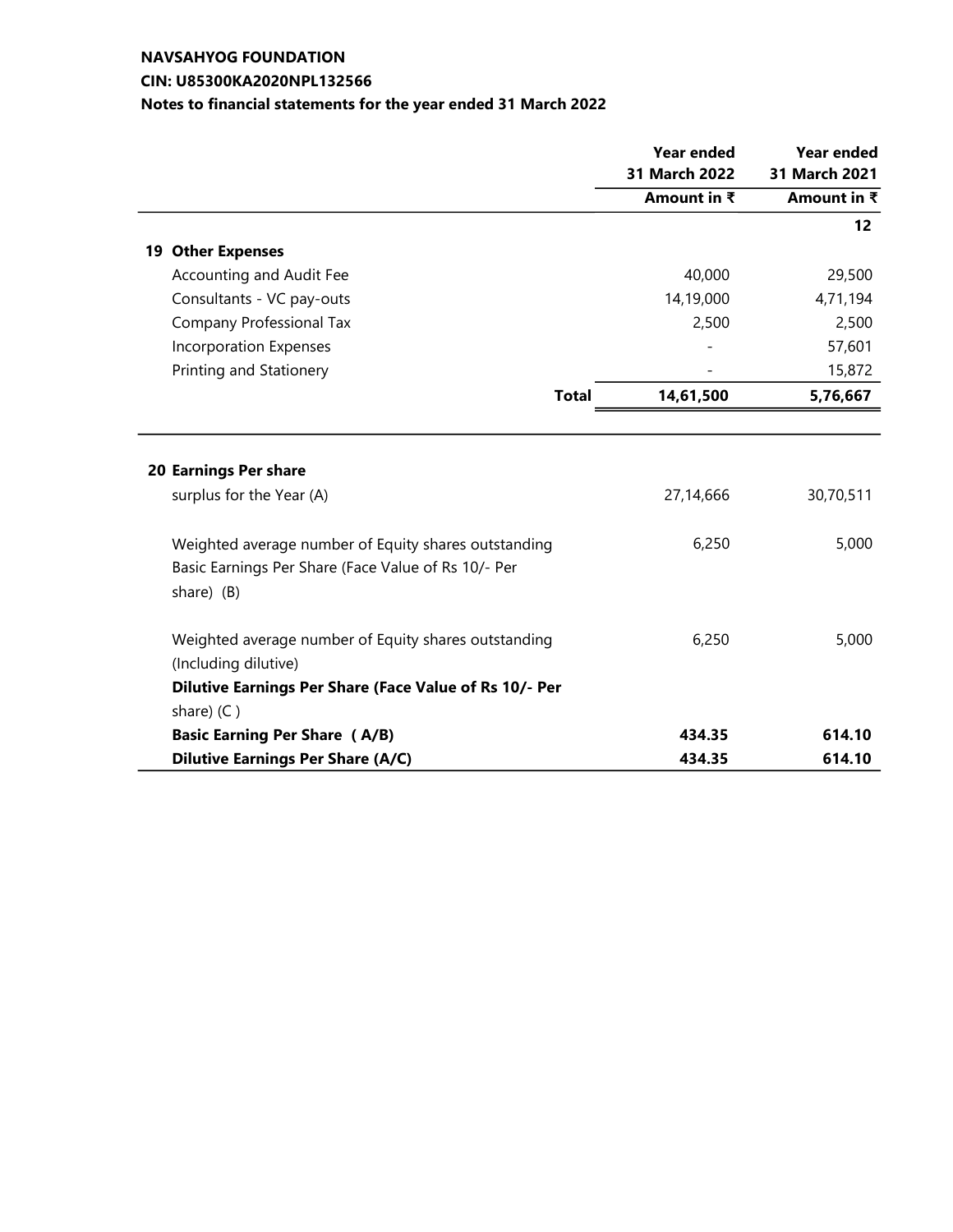### CIN: U85300KA2020NPL132566

# Notes to financial statements for the year ended 31 March 2022

# 1 Related party disclosures

#### (A) Related parties and their relationship

| <b>Name</b>                           |            | Relationship                           |                  |
|---------------------------------------|------------|----------------------------------------|------------------|
| Aparna K P                            |            | Key Management Personnel & Director    |                  |
| Paritosh Segal                        |            | Key Management Personnel & Director    |                  |
| Shekhar Nayudu                        |            | Director                               |                  |
| Sunil Girdhar                         |            | Director                               |                  |
| Mary Dolly                            |            | Key Management Personnel & Shareholder |                  |
| (B) Transactions with related parties |            |                                        |                  |
| <b>Particulars</b>                    |            | 31 March 2022                          | 31 March 2021    |
| 1. Reimbursement of Expenses          |            |                                        |                  |
| Aparna K P                            |            |                                        |                  |
| Received                              |            | 71,871                                 | 1,44,500         |
| Repaid                                |            | 71,871                                 | 1,44,500         |
| <b>Closing Balances</b>               |            |                                        |                  |
| <b>Paritosh Segal</b>                 |            |                                        |                  |
| Opening Balance                       |            | 2,757                                  |                  |
| Received                              |            | 23,730                                 | 30,715           |
| Repaid                                |            | 26,487                                 | 27,958           |
| <b>Closing Balances</b>               |            | Ξ.                                     | 2,757            |
| <b>Mary Dolly</b>                     |            |                                        |                  |
| Received                              |            | 54,882                                 |                  |
| Repaid                                |            | 54,882                                 |                  |
| <b>Closing Balances</b>               |            |                                        |                  |
| 31 March 2022                         |            | 31 March 2021                          |                  |
| 2. Salary & Incentives                | Aparna K P | <b>Mary Dolly</b>                      | <b>Aparna KP</b> |
| Salary                                | 5,73,600   | 4,20,000                               | 4,31,250         |
| Incentives                            | 1,13,040   | 95,412                                 | 1,19,040         |
|                                       | 6,86,640   | 5,15,412                               | 5,50,290         |